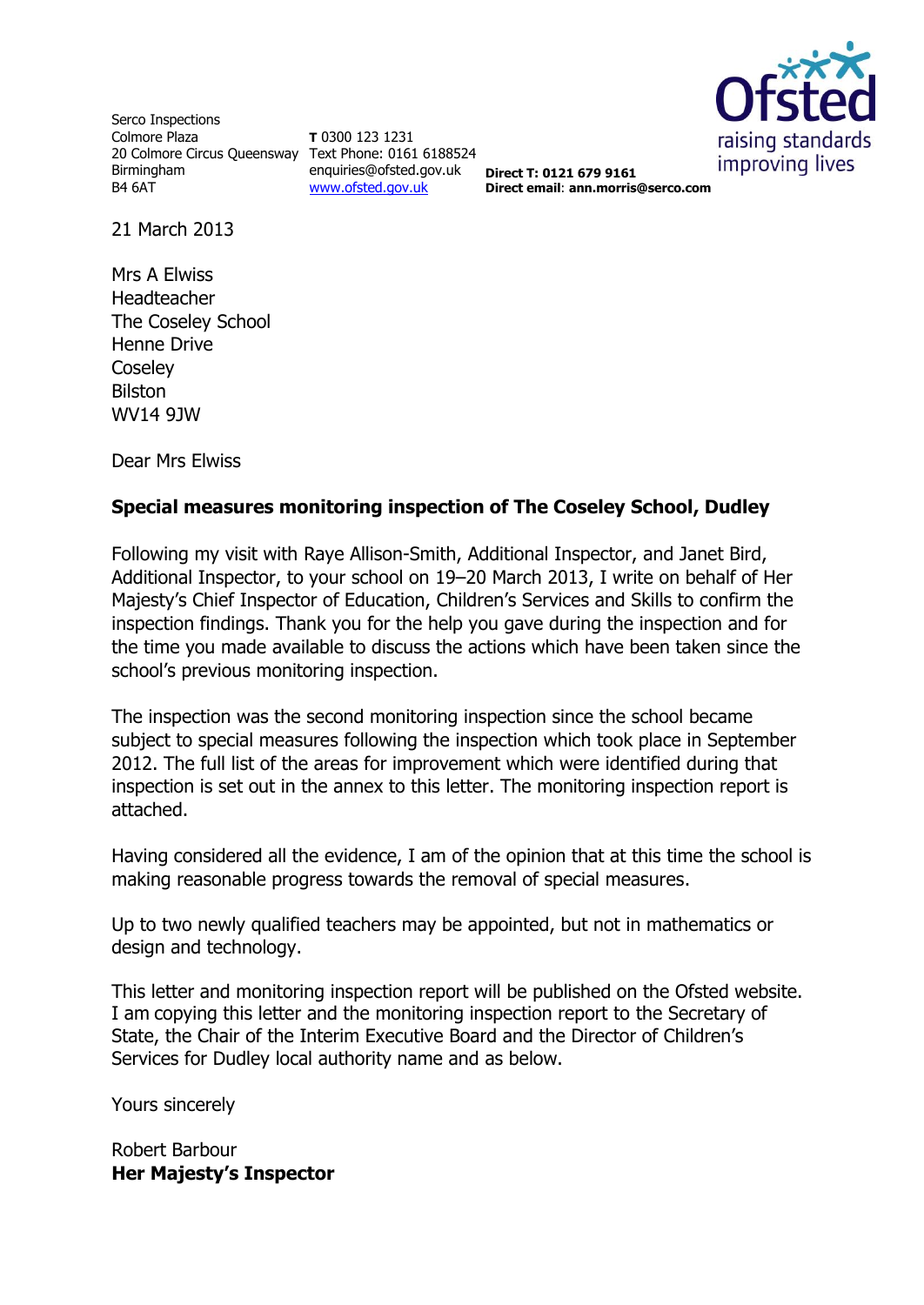

# **Annex**

## **The areas for improvement identified during the inspection which took place in September 2012**

- **IMPROVE THE GUALITY OF THE AND THE IMPROVE THE QUALITY OF THE CONCROOM I**ndiancement **I**ndiancement **I**ndiancement **I**ndiancement **Indiance**ment **Indiance**ment **Indiance**ment **Indiance**ment **Indiance**ment **Indiance** 
	- teaching consistently challenges all students, especially the more able, in all subjects and particularly in English and mathematics
	- students have more opportunities to work independently and take  $\equiv$ responsibility for their own learning
	- students start work quickly without listening to long introductions and a brisk pace of learning is maintained throughout the lesson.
- Raise achievement, particularly for the most able, by ensuring that:
	- work consistently challenges and engages all students so that they make good progress in lessons
	- challenging targets are set as a minimum expectation
	- students do not end studies in English language and mathematics early without having the chance to achieve the best possible grade
	- GCSE results in all subjects are at least in line with national expectations.
- Improve the effectiveness and impact of leaders at all levels by ensuring that:
	- the ambition of the school is communicated clearly so that all staff share a collective understanding and agreement on how to improve further
	- leaders, at all levels, take more responsibility for improving the quality of  $\equiv$ teaching and raising achievement in their subject areas through a rigorous process of monitoring and evaluation to drive improvement
	- all success criteria in improvement plans are measurable and ambitious, which are reviewed regularly in order to assess the impact of actions to drive school improvement.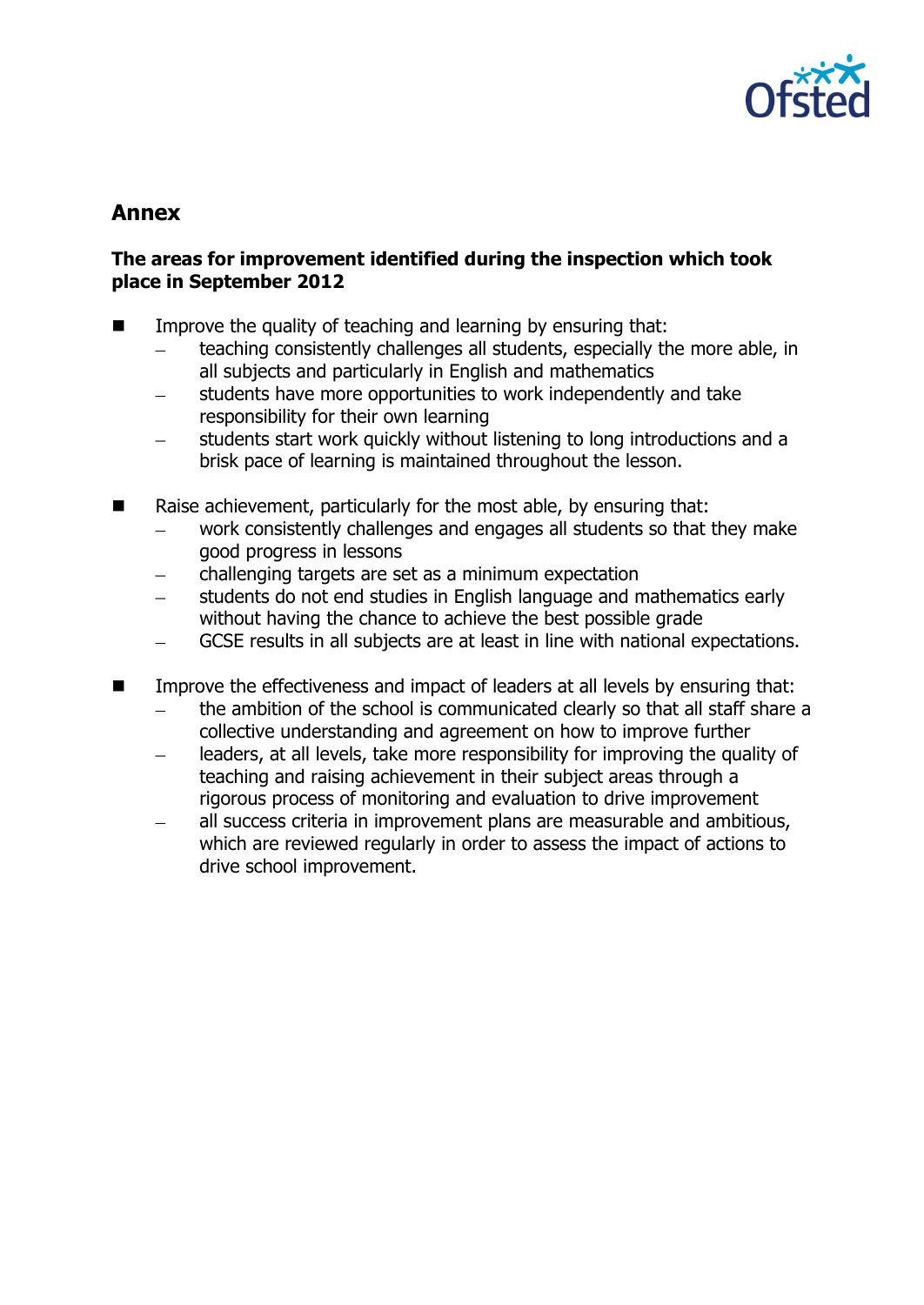

# **Special measures: monitoring of The Coseley School, Dudley**

## **Report on the second monitoring inspection on 19–20 March 2013**

### **Evidence**

Inspectors observed the school's work, scrutinised documents and met with the headteacher, senior leaders, heads of faculties, a representative of the local authority, members of the interim executive board and students. Inspectors observed 23 lessons and made shorter visits to a further nine lessons.

## **Context**

Since the school was inspected in September 2012, a deputy headteacher has left the school. There have been a few further changes to the senior and middle leadership teams as some staff have left and others have been appointed. An assistant headteacher for English and literacy and an assistant headteacher for mathematics and numeracy have been appointed and will take up their posts in April 2013.

The interim executive board has completed a statutory consultation on the school joining a co-operative learning trust with Hillcrest School, Oldbury Academy and other local partners.

### **Achievement of pupils at the school**

The progress that students currently make in lessons is greater than it was in the inspection in September 2012. In particular, students in Year 11 are not ending their studies in mathematics and English early. Indeed, able Year 11 students were observed in each of mathematics, English and science engaging in advanced work, sometimes beyond the GCSE syllabus. Students have much more challenging targets throughout the school. Much better assessment and better data systems mean that teachers pitch their teaching more accurately to the needs of students. As a result, students benefit from more challenge in their lessons. The greater activity that students experience in their lessons has generated a greater sense of purpose and enjoyment in learning.

While, overall, the attainment of students is improving, the improvement in mathematics is small. In English, data indicates that there is a narrower gap between students who are known to be eligible for free school meals, and so gain funding for the government's pupil premium funding, and other students. In mathematics, however, there is no evidence that the gap is narrowing.

Strategies to boost the progress in literacy of students who join the school with low reading ability were too recent in September 2012 for any impact to be seen. These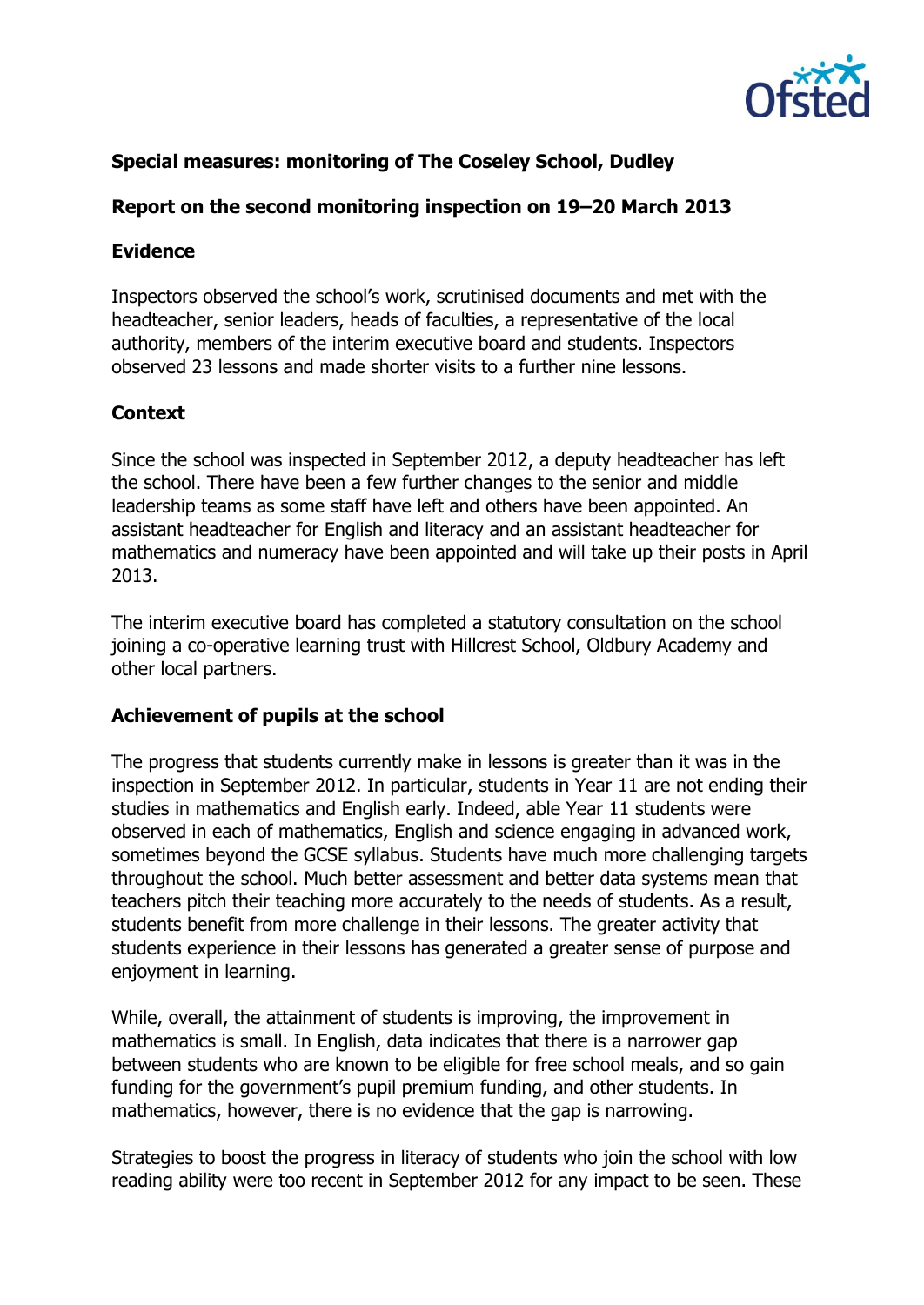

strategies have, however, borne fruit and are having a substantial effect on the confidence and skills of these students.

# **The quality of teaching**

Teaching has improved since September 2012. Better data systems mean that teachers target their teaching more accurately. In many lessons, teachers are planning well for the different ability groups in their classes. Students have improved opportunities to take responsibility for their learning and more independence. Teachers organise group work well, particularly so in Years 7, 8 and 9. The starts of lessons are brisk, and no examples were seen of teachers talking for too long.

In a Year 11 English lesson, a teacher was outstandingly successful in developing the writing skills of lower ability students through sharply focused questions, tasks and assessments. A rich variety of tasks had been planned that made provision very well for the varied abilities in the group. In a Year 8 science lesson, students took responsibility for designing their own experiments in groups. Students had specific roles assigned to them so that this group work was purposeful. Students with particular learning difficulties had additional support to make sure that they could fully participate.

In a Year 11 mathematics lesson, a teacher was also outstandingly successful in teaching calculus to the top set. Many of this group intend to follow mathematics at A level, and all students were well motivated and interested in this topic that lies beyond GCSE and is part of the extended work now followed by this set. However, some of the teaching in mathematics does not show the gains apparent in other subjects, including English. The pace of learning is slower, the use of questioning is less developed, teaching is less imaginative and there is not such a good match of teaching to the needs of differing abilities of students in the class. Some instability in staffing since September 2012 has also hindered progress in both mathematics and design and technology.

### **Behaviour and safety of pupils**

Students say that they feel safe in school, and that the behaviour of students has improved considerably since September 2012 as teachers have better ways of managing behaviour. Teachers use the policy to deal with poor behaviour and reward good behaviour more consistently. Students respond well to opportunities for active learning in lessons and work well together in groups. The incidence of fixedterm exclusions has continued to fall, and records show a sharp fall in the number of students referred for poor behaviour in class. However, the attendance of students is not as good as it was a year ago. The school recently introduced new systems for monitoring attendance to reverse this trend.